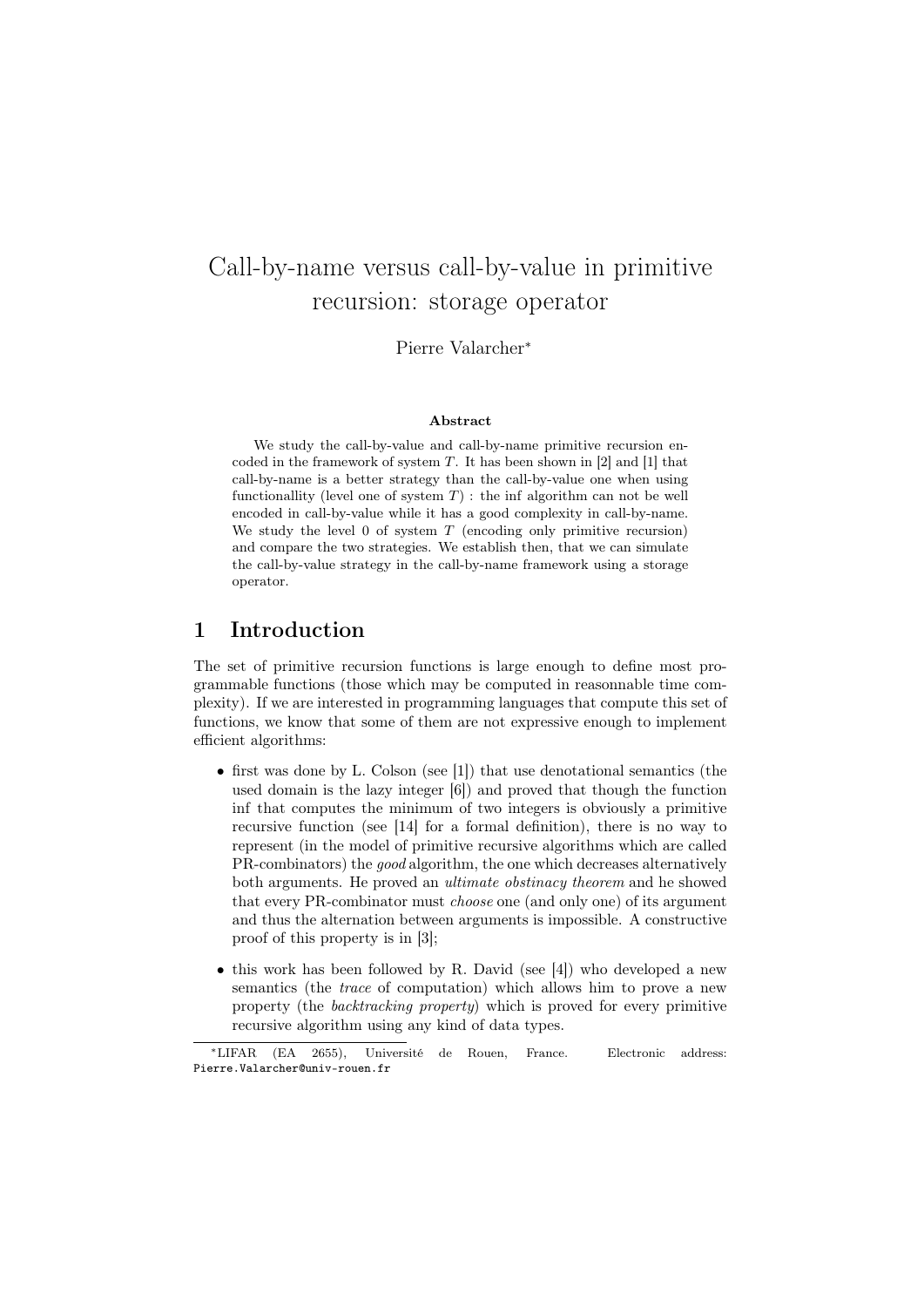- L. Colson and D. Fredholm (see [7] and [2]) show that call-by-value strategy (with primitive recursion over lists of integers and with primitive recursion in higher types, called system T of Gödel) does not allow to compute the good algorithm of the inf function.
- in [12], Y. Moschovakis established a linear lower bounds for the complexity of non-trivial primitive recursive algorithm from piecewise linear given functions. His main corollary is that logtime algorithms for the greatest common divisor from such givens (such as Stein's) cannot matched in efficiency by primitive recursive algorithms from the same given functions. He ended by an open problem relative to the classical Euclidan algorithm (a partial response has been found by L. Van Den Dries, see [5]).

We consider the call-by-value and call-by-name strategies in the primitive recursive framework. Terms are encoded considering level 0 of system T of Gödel.

We try to simulate the behaviour (the reductions) of call-by-value within the call-by-name strategy using storage operator. A storage operator (first considered in  $[10]$  is some term that takes as inputs a function f and its argument a and then computes first this argument (a reduces to some  $S<sup>n</sup>(0)$ ) and then  $f S<sup>n</sup>(0)$ . This is the opposite of call-by-name strategy.

We will conjecture that one can simulate all call-by-value reductions of primitive recursive term by a call-by-name equivalent term that has the same complexity. We failed to obtain this result but we construct a simulation (a mapping from term to term that "regularly" maps a term in the call-by-value reduction to a term in the call-by-name reduction, the two terms computing the same function). Similarly work has been done by G. Plotkin for the  $\lambda$ -calculus (see [?]).

#### 1.1 Outline of the paper

We first recall system T of Goedel with the two operational semantics: call-byvalue and call-by-name. We then construct two storage operators (one in level 0 and one in level 1 of system T) and we establish their complexity. Finally, we give a mapping from terms to terms that allows us to simulate call-by-value reduction in call-by-name strategy.

# 2 Goedel's system T: syntax

Primitive recursive functionals of finite types, also known as Goedel's T in logic (see [8, 15]), and as typed lambda calculus with primitive recursive recursion in higher types in computer science (see [9]), are quite important in both areas. In the former they are used in proof-theoric studies of Peano arithmetic, in the latter they can be used to give the formal semantics of some modern kind (functional) computer programming languages.

#### 2.1 Definition

The *types* of system T are given by the following inductive definition:

• N is a type (the type of natural numbers)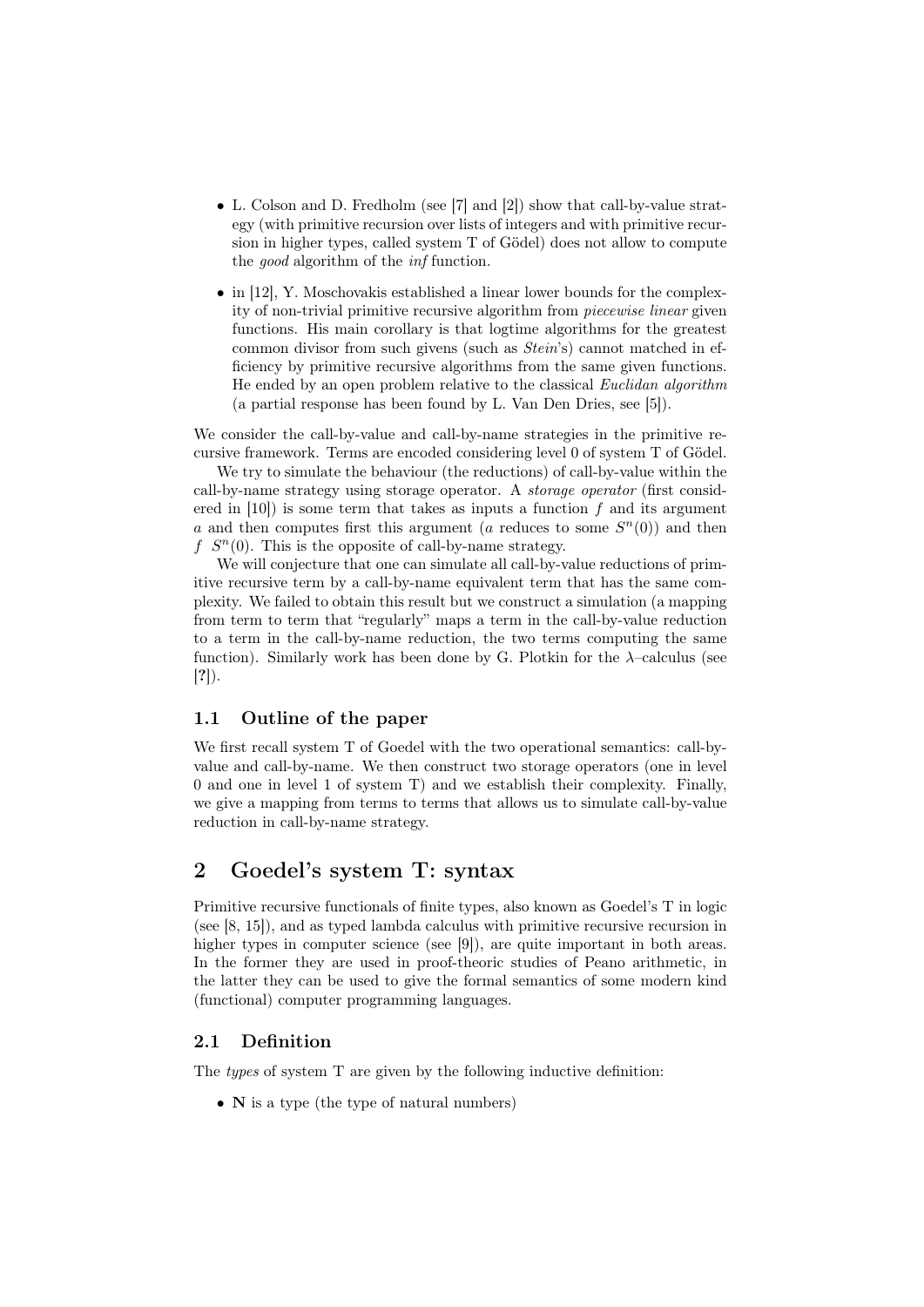• if T and U are types, then  $T \rightarrow U$  is a type

As usual, we assume an infinite set of typed variables  $x^T$  for each type T. The typed terms of system T are given by the following inductive definition:

- $\bullet$   $x^T$  : T.
- 0 : N and  $S(t)$  : N if  $t : N$ .
- If  $t : T$ , then  $\lambda x^U t : U \rightarrow T$ .
- If  $t: T \to U$  and  $u: T$ , then  $(tu): U$ .
- If  $t : \mathbf{N}, b : T$  and  $s : \mathbf{N} \to T \to T$ , then  $\mathbf{rec}_T(t, b, s) : T$ .

We define by induction the *degree*  $\partial(T)$  of a type T as follows:

- $\partial(\mathbf{N})=0$
- $\partial(T \to U) = \max(\partial(T) + 1, \partial(U))$

We now define the degree  $d(t)$  of a term t as the maximum degree of types T such that  $\mathbf{rec}_T$  occurs in t. We denote by  $T_0$  the set of all terms of degree 0 (those terms define *primitive recursive functions*) and  $T_1$  the set of all terms of degree 1.

#### 2.2 Examples

- $Add_1 x_1^N x_2^N = \mathbf{rec}_N(x_1^N, x_2^N, \lambda x^N \lambda y^N S(y)) : N$  is a recursive definition of addition.
- $Add_2 x_1^N x_2^N = \mathbf{rec}_N(x_2^N, x_1^N, \lambda x^N \lambda y^N S(y)) : N$  is another recursive definition of addition.
- Ack  $x_1^N$   $x_2^N = \mathbf{rec}_{N\to N}(x_1^N, \lambda y^N S(y), \lambda x^N \lambda u^{N\to N} \lambda y^N w)$  where w is defined by  $\mathbf{rec}_N(y,(u S(0)),\lambda z^N\lambda w^N(u w)))$  x<sub>2</sub>) is a definition of the Ackerman function (which is not primitive recursive).

We now define the evaluation function that maps a program to a value if it reduces to one.

# 3 Two operational semantics: call-by-value and call-by-name

Substitutions are defined as usually.

#### 3.1 Call-by-value reductions

We first define the set of *values*:

- variables are values;
- $S^k(0)$  is a value (with  $k \geqslant 0$ );
- $\lambda x.t$  is a value (to allow for weak reduction)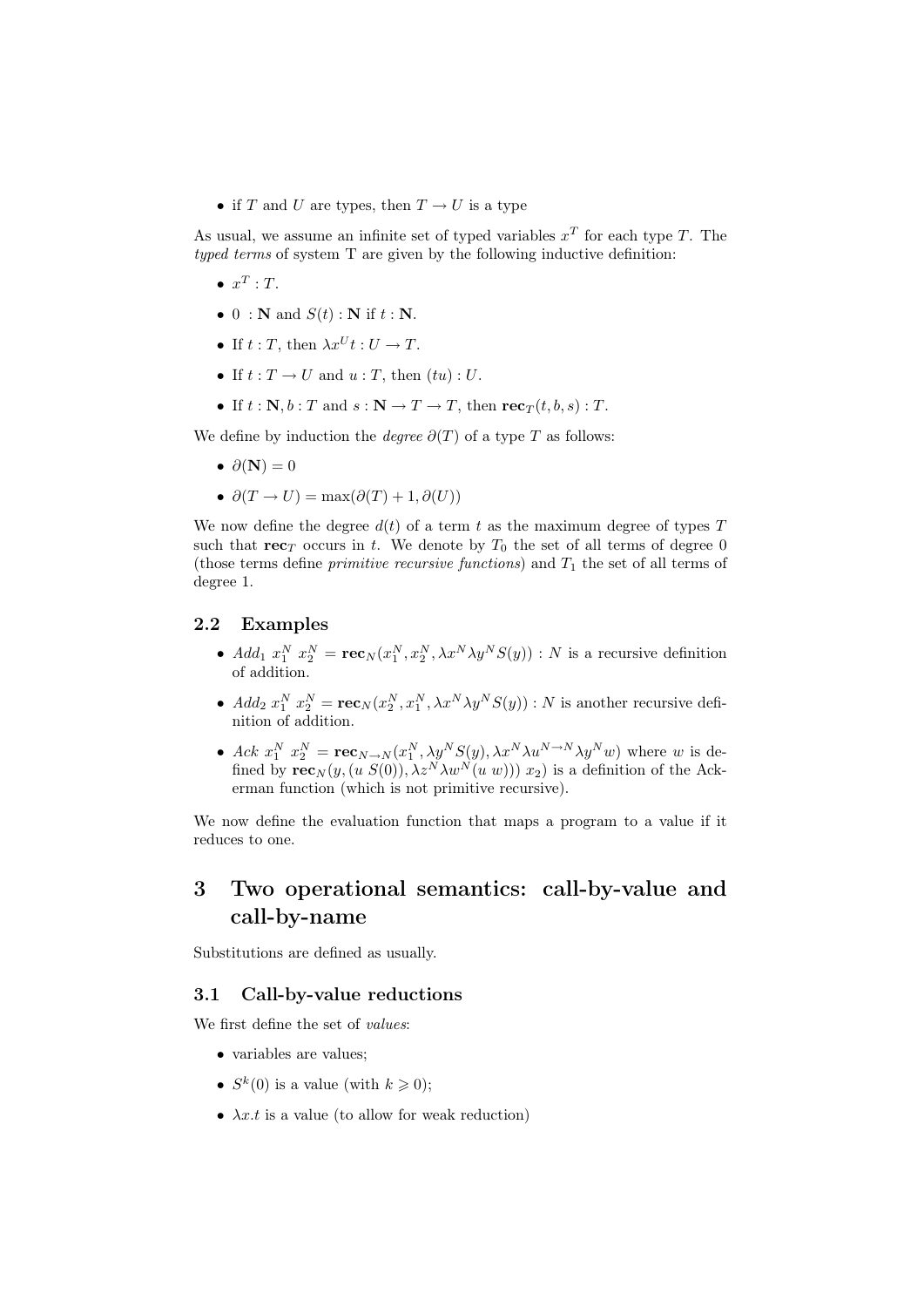Then, we define the call-by-value one-step-reduction relation between terms as the smallest relation  $\Rightarrow$  verifying  $(v, v_1, v_2)$  denote values):

$$
(\lambda x.t \ v) \Rightarrow t[v/x]
$$

$$
\mathbf{rec}_T(0, v_1, v_2) \Rightarrow v_1
$$

$$
\mathbf{rec}_T(S(v), v_1, v_2) \Rightarrow (v_2 \ v \ \mathbf{rec}_T(v, v_1, v_2))
$$

compatible with the context: that is if  $t \Rightarrow u$  then

- $S(t) \Rightarrow S(u)$
- $(w t) \Rightarrow (w u)$
- $(t \, v) \Rightarrow (u \, v)$
- $\mathbf{rec}_T(t, b, s) \Rightarrow \mathbf{rec}_T(u, b, s)$
- $rec_T(v, t, s) \Rightarrow rec_T(v, u, s)$
- $\mathbf{rec}_T(v, v_1, t) \Rightarrow \mathbf{rec}_T(v, v_1, u)$

We note  $\Rightarrow^*$  the transitive and reflexive closure of  $\Rightarrow$  and  $\Rightarrow^n$  the  $n^{\text{th}}$  power of ⇒.

We define the reduction cost  $(\textbf{cost}_{v}(t))$  of a term t as the minimal number of call-by-value one-step-reduction needed to reduce t to its normal form. Recall that a term is in normal form if there is no more reduction possible.

#### 3.2 Call-by-name reductions

We first define the set of values:

- $S(t)$  is a value for any term  $t : \mathbf{N}$
- $\lambda x.t$  is a value

Then, we define the call-by-name one-step-reduction relation between terms as the smallest relation  $\Downarrow$  verifying :

$$
(\lambda x.t \ u) \Downarrow t[u/x]
$$

$$
\mathbf{rec}_T(0,b,s) \Downarrow b
$$

$$
\mathbf{rec}_T(S(t),b,s) \Downarrow (s \ t \ \mathbf{rec}_T(t,b,s))
$$

compatible with the context: that is if  $t \Downarrow u$  then

- $S(t) \Downarrow S(u)$
- $\bullet$   $(t \ w) \Downarrow (u \ w)$
- $\mathbf{rec}_T(t, b, s) \Downarrow \mathbf{rec}_T(u, b, s)$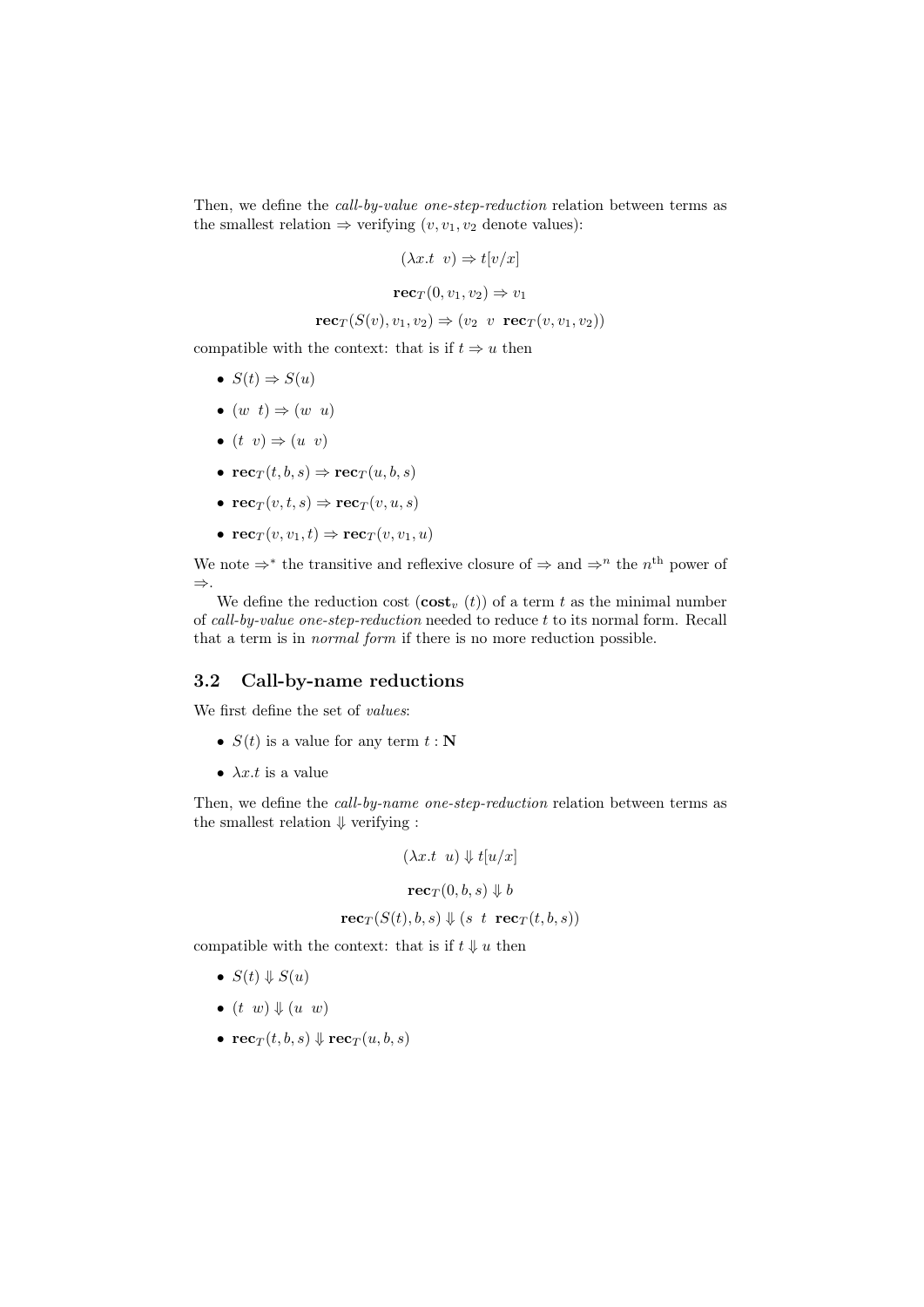We denote by  $\Downarrow_*$  the reflexive transitive closure of  $\Downarrow$  and  $\Downarrow^n$  the  $n^{\text{th}}$  power of  $\Downarrow$ . We define the reduction cost  $(\textbf{cost}_n(t))$  of a term t as the minimal number of *call-by-name one-step-reduction* needed to reduce  $t$  to its normal form. We define  $\text{cost}_n^S$  (t) (for  $t : N$ ) by the minimal number of call-by-name one-step-reduction needed to reduce  $t$  to the first term beginning by a new  $S(S^k(t), \sqrt{\cosh^S_{n}(t)}, S^k(S(t'))$  for  $k \geq 0)$  or, if **valueOf** $(t) = 0$  we put  $\cosh^S_{n}$  $(t) = \mathbf{cost}_n(t).$ 

Let  $a_0, \ldots, a_p$  be a finite sequence such that  $a = a_0, a_p = 0$  and for all  $i \leqslant p-1$ ,  $a_i \Downarrow^{\text{cost}_n(a_i)} S(a_{i+1})$  and  $a_p \Downarrow^{\text{cost}_n(a_p)} 0$ . Then, we have  $\text{cost}_n(a)$  $\sum_{i=0}^{i=p}\mathrm{cost}^{\boldsymbol{S}}_{\boldsymbol{n}}(a_i).$ 

#### 3.3 Example

Let twice be defined by  $\lambda x^N$ . add<sub>1</sub>  $x x (= \lambda x.\mathbf{rec}_N(x^N, x^N, \lambda z^N \lambda y^N.S(y)))$  that computes the twice of natural integers. Let's compute  $twice(S^2(0))$  first with call-by-value:

 $\Rightarrow$  **rec**<sub>N</sub>(S<sup>2</sup>(0), S<sup>2</sup>(0),  $\lambda z^N \lambda y^N.S(y)$ )  $\Rightarrow \quad (\lambda z \lambda y. S(y)) \ S(0) \ \textbf{rec}_N (S(0), S^2(0), \lambda z^N \lambda y^N.S(y))$  $\Rightarrow$   $(\lambda z \lambda y.S(y)) S(0) ((\lambda z \lambda y.S(y)) 0 \operatorname{rec}_N(0, S^2(0), \lambda z^N \lambda y^N.S(y)))$  $\Rightarrow$   $(\lambda z \lambda y.S(y)) S(0) ((\lambda z \lambda y.S(y)) 0 S^2(0))$  $\Rightarrow^2$ <br> $\Rightarrow^2$  $(\lambda z \lambda y.S(y)) S(0) S(S^2(0))$  $\Rightarrow^2$  S(S(S<sup>2</sup>(0))

We have  $\textbf{cost}_v(\textit{twice}(S^2(0))) = 8$  (in fact  $3n + 2$  for  $S^n(0)$ ). And second in call-by-name twice  $(S^2(0))$ :

$$
\begin{array}{ll}\n\Downarrow & \mathbf{rec}_N(S^2(0), S^2(0), \lambda z^N \lambda y^N.S(y)) \\
\Downarrow & (\lambda z \lambda y.S(y)) \ S(0) \ \mathbf{rec}_N(S(0), S^2(0), \lambda z^N \lambda y^N.S(y)) \\
\Downarrow^2 & S(\mathbf{rec}_N(S(0), S^2(0), \lambda z^N \lambda y^N.S(y))) \\
\Downarrow & S(\lambda z \lambda y.S(y)) \ 0 \ \mathbf{rec}_N(0, S^2(0), \lambda z^N \lambda y^N.S(y))) \\
\Downarrow^2 & S(S(\mathbf{rec}_N(0, S^2(0), \lambda z^N \lambda y^N.S(y)))) \\
\Downarrow & S(S(S^2(0)))\n\end{array}
$$

and we have again  $\textbf{cost}_n(\text{twice}(S^2(0))) = 8$  (also  $3n + 2$ ). But we can in the following term:

$$
twice(twice(S^2(0))) \Rightarrow^8 \text{twice}(S^4(0))
$$
  

$$
\Rightarrow^{14} S^8(0)
$$

and  $\boldsymbol{cost}_v(\textit{twice}(\textit{twice}(S^2(0)))) = 22$  (in fact,  $\boldsymbol{cost}_v(\textit{twice}^2(S^n(0)))$ =9n+4) but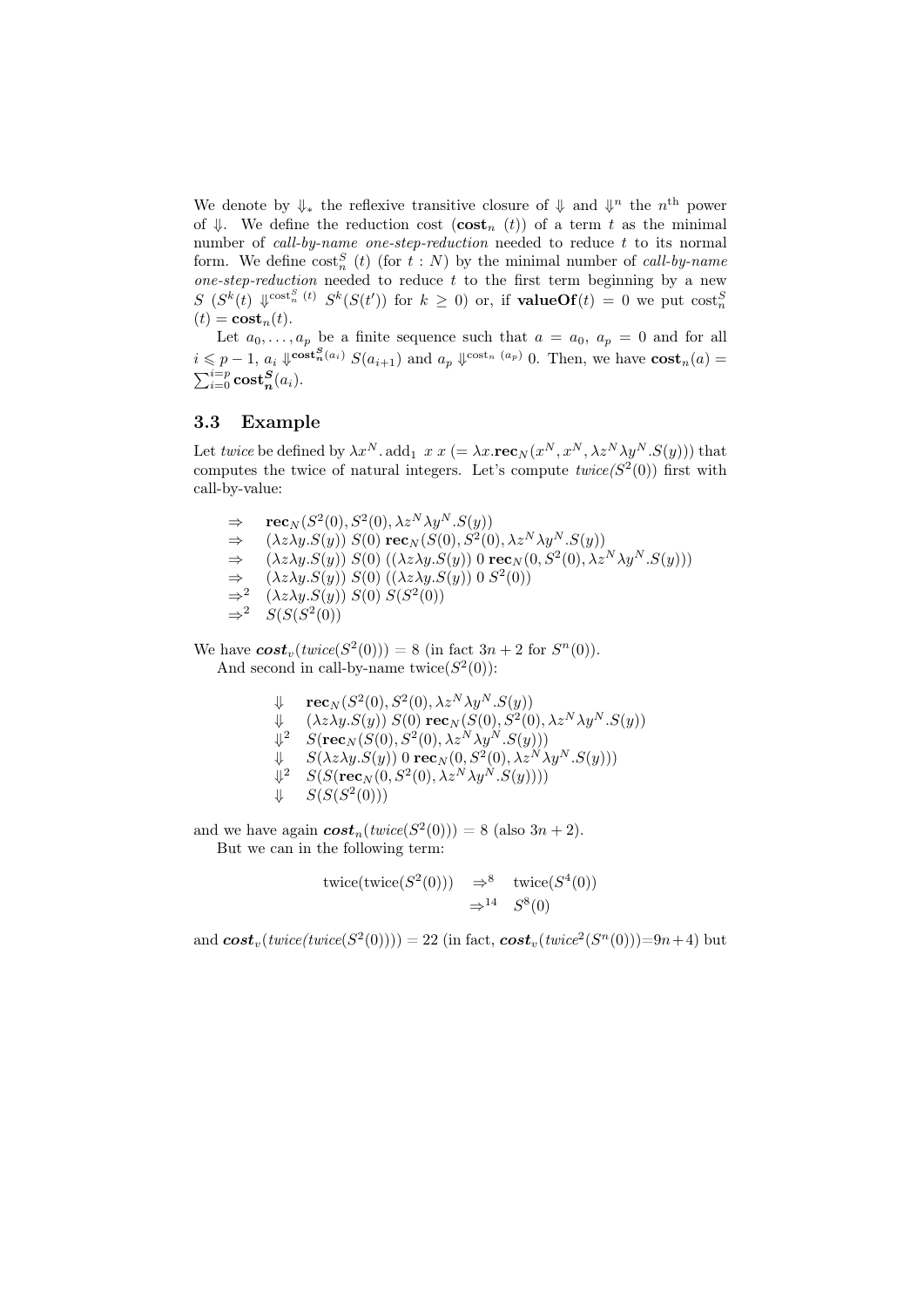twice( $\text{twice}(S^2(0))$ )

- $\Downarrow \quad \mathbf{rec}_N(\text{twice}(S^2(0)),\text{twice}(S^2(0)),\lambda z^N\lambda y^N.S(y))$
- $\Downarrow \quad \mathbf{rec}_N(\mathbf{rec}_N(S^2(0), S^2(0), \lambda z^N\lambda y^N.S(y))), \mathrm{twice}(S^2(0)), \lambda z^N\lambda y^N.S(y))$
- $\Downarrow^3$  $\textbf{rec}_N(S(\textbf{rec}_N(S(0),S^2(0),\lambda z^N\lambda y^N.S(y))),$  twice $(S^2(0)),$   $\lambda z^N\lambda y^N.S(y))$
- $\Downarrow \quad (\lambda z^N \lambda y^N.S(y)) \mathbf{rec}_N (S(0), S^2(0), \lambda z^N \lambda y^N.S(y))$ 
	- $\textbf{rec}_N(\textbf{rec}_N(S(0), S^2(0),\lambda z^N\lambda y^N.S(y)), \text{twice}(S^2(0)),\lambda z^N\lambda y^N.S(y))$
- $\Downarrow^2$  $2^2\quad S(\mathbf{rec}_N(\mathbf{rec}_N(S(0),S^2(0),\lambda z^N\lambda y^N.S(y)),\mathrm{twice}(S^2(0)),\lambda z^N\lambda y^N.S(y)))$
- $\Downarrow^3$  $^3\quad S({\bf rec}_N(S({\bf rec}_N(0, S^2(0),\lambda z^N\lambda y^N.S(y))),$  twice $(S^2(0)),\lambda z^N\lambda y^N.S(y)))$
- $\mathbb{L}^3$  $S^3-S(S(\mathbf{rec}_N(\mathbf{rec}_N(0, S^2(0),\lambda z^N\lambda y^N.S(y)),\mathrm{twice}(S^2(0)),\lambda z^N\lambda y^N.S(y)))$
- $\Downarrow$   $S(S(\mathbf{rec}_N (S^2(0), \text{twice}(S^2(0)), \lambda z^N \lambda y^N.S(y)))$
- $\Downarrow^7$ <sup>7</sup>  $S(S(S({\text{twice}}(S^2(0))))))$
- $\Downarrow^8$ <sup>8</sup>  $S(S(S(S(4(0))))$

and we have  $\pmb{cost}_n(twice(twice(S^2(0))) {=} 30$  (we have  $\pmb{cost}_n(twice^2(S^n(0)) {=} 12n{+}$ 6).

#### 3.4 Known results

**Definition 1** We say that a term t is **strongly normalisable** iff all sequences of reduction starting by  $t$  are finite.

Theorem 1 All terms of system T are strongly normalisable.

**Theorem 2** There is no term in  $T_0$  that computes (by name or by value) the minimum of two natural numbers in  $O(min)$ .

**Theorem 3** There is no term in  $T_1$  that computes (by value) the minimum of two natural numbers in O(min).

We can find proofs in [1] and [2]. But one can construct a  $T_1$  term that has the good complexity in the call-by-name strategy. We show that in the framework of imperative programming same behaviours occur (see [16] and [13]).

### 4 Storage Operator

If  $a: N$  reduces to the normal form  $S<sup>n</sup>(0)$ , we define **valueOf** $(a) = n$ . The notion of storage operator in  $\lambda$ –calculus was introduced by J.L. Krivine in [10] [11]. It is a term that computes first arguments of term application in call-byname strategy:

**Definition 2** A storage operator  $M : (N \to T) \to (N \to T)$  is a term such that for all term  $f : N \to T$  and all term  $a : N$  if **value Of**(a) = n then M f a  $\downarrow^*$   $f S^n(0)$ .

**Proposition 1** Storage operator exists in system  $T_0$ .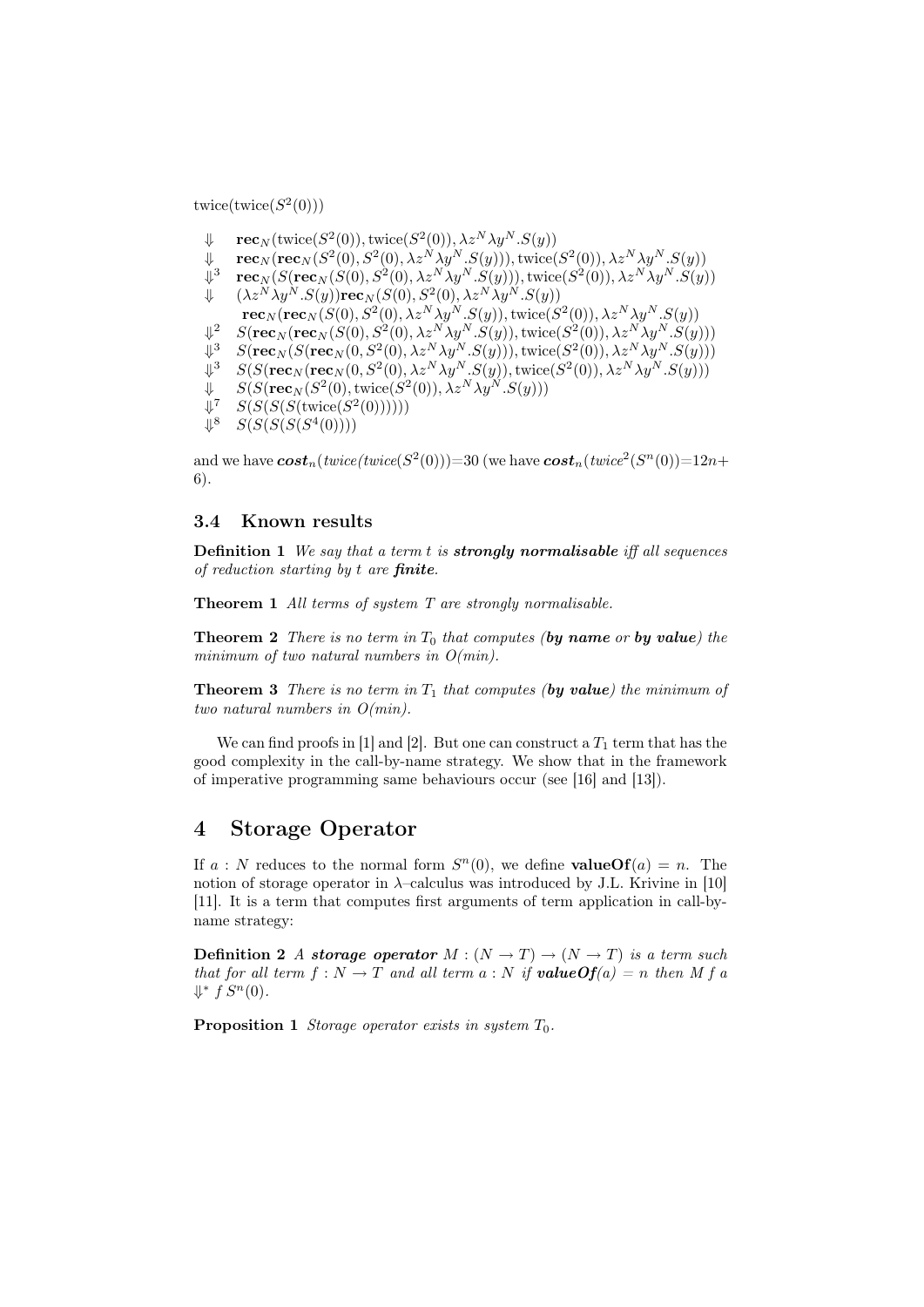**Proof** Let  $M_0$  be defined by (in equational notation first):

$$
\begin{array}{rcl}\n\text{map}(f,0) & = & 0 \\
\text{map}(f, S(n)) & = & f(n) \\
\text{mk}(0) & = & S(0) \\
\text{mk}(S(n)) & = & \text{incr}(\text{mk}(n)) \\
\text{incr}(0) & = & S(0) \\
\text{incr}(S(n)) & = & S(S(n)) \\
M_0 & = & \lambda f \lambda a.\,\text{map}(f, \text{mk}(a))\n\end{array}
$$

In system  $T$  this give us:

$$
M_0 \equiv \lambda f \lambda a \cdot \mathbf{rec}_N(\mathbf{rec}_N(a, S(0), \lambda x \lambda y \cdot \mathbf{incr}(y)), 0, \lambda x_2 \lambda y_2 \cdot (f \cdot x_2))
$$

with  $\mathbf{incr}(y) = \mathbf{rec}_N(y, S(0), \lambda x_1 \lambda y_1.S(S(x_1))).$ We show first that, if **valueOf** $(a) = n$  then:

$$
\mathbf{rec}_N(a, S(0), \lambda x \lambda y.\mathbf{incr}(y)) \Downarrow^{\cosh_n(a) + 6n + 1} S^{n+1}(0)
$$

1. if  $valueOf(a) = 0$  then

 $\textbf{rec}_N(a, S(0), \lambda x \lambda y.\textbf{incr}(y)) \Downarrow^{\text{cost}_n(a)} \textbf{rec}_N(0, S(0), \lambda x \lambda y.\textbf{incr}(y)) \Downarrow S(0)$ 

2. If value Of(b) = n and a  $\psi^{\text{cost}_n^S(a)} S(b)$ , then  $\text{rec}_N(a, S(0), \lambda x \lambda y \cdot \text{incr}(y))$ 

 $\downarrow^{\text{cost}_n^S(a)} \qquad \qquad \textbf{rec}_N(S(b),S(0),\lambda x\lambda y.\textbf{incr}(y))$  $\psi^3$  incr(rec<sub>N</sub>(b, S(0),  $\lambda x \lambda y$ .incr(y)))  $\downarrow^{\text{cost}_n(b)+6n+1}$  incr $(S^{n+1}(0))$  by HR  $\downarrow^3$   $S(S(S^n(0)))$ 

And finally, we can prove that  $M_0$  is a storage operator:  $M_0fa$ 

$$
\psi^2 \n\begin{array}{ll}\n\downarrow^2 & \mathbf{rec}_N(\mathbf{rec}_N(a, S(0), \lambda x \lambda y \cdot \mathbf{incr}(y)), 0, \lambda x_2 \lambda y_2 \cdot (fx_2)) \\
\downarrow^{\text{cost}_n(a) + 6n + 1} & \mathbf{rec}_N(S^{n+1}(0), 0, \lambda x_2 \lambda y_2 \cdot (fx_2)) \\
\downarrow & \lambda x_2 \lambda y_2 \cdot (fx_2) S^n(0) \mathbf{rec}_N(S^n(0), 0, \lambda x_2 \lambda y_2 \cdot (fx_2)) \\
\downarrow^2 & fS^n(0)\n\end{array}
$$

 $\Box$ 

**Corollary 1** The storage operator  $M_0$  is in  $T_0$  and if **valueOf**(a) = n then

$$
M_0 f a \downarrow^{\text{cost}_n(a) + 6n + 6} f S^n(0)
$$

One can reduce the complexity of the reduction using one level of system T.

**Proposition 2** There exists a strorage operator in  $T_1$ .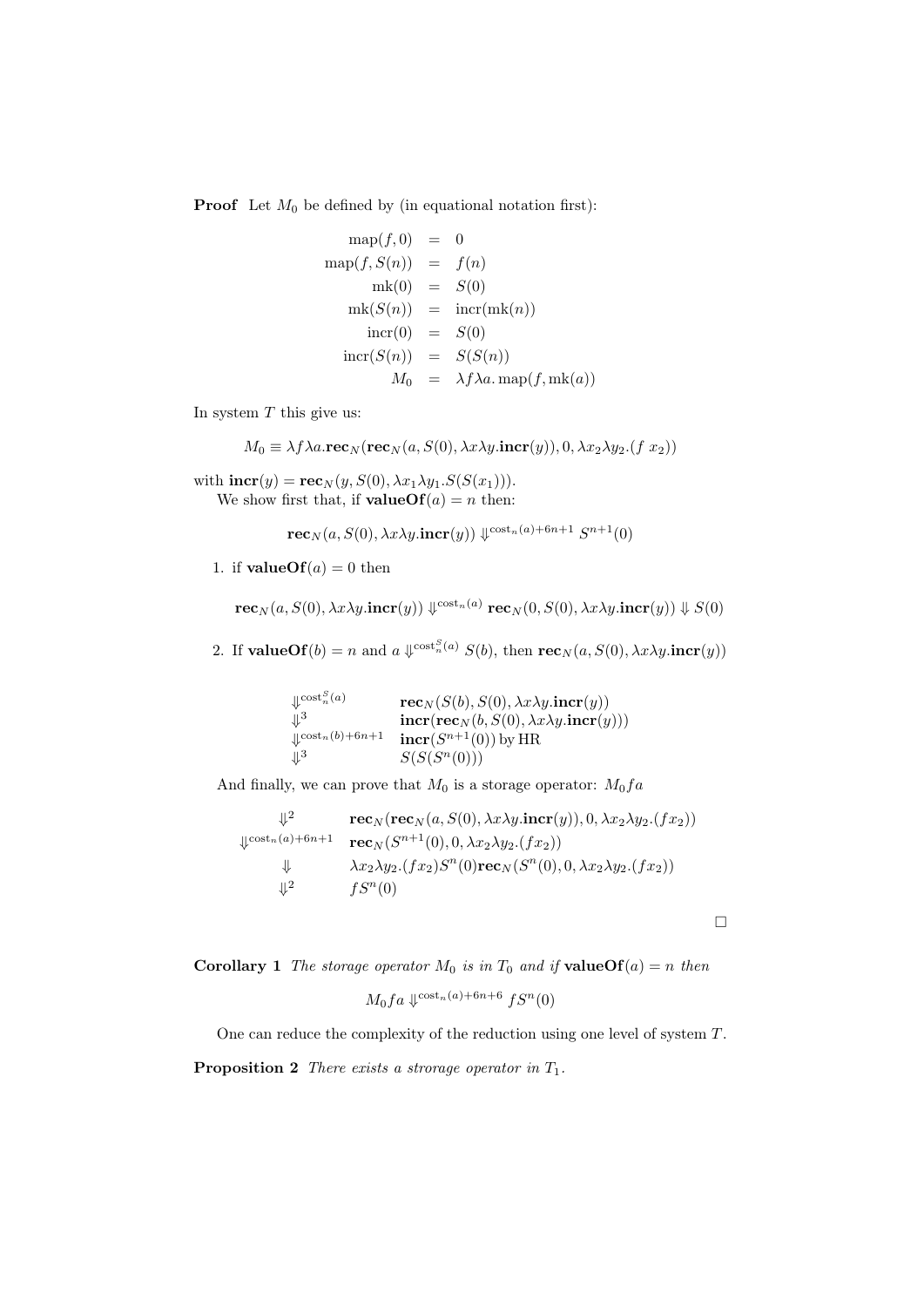**Proof** Let  $M_1 \in T_1$  defined by (in equational definition first):

$$
M_1 = \lambda f \lambda a.M'_1(f, a, 0)
$$
  

$$
M'_1(f, 0, p) = f(p)
$$
  

$$
M'_1(f, S(n), p) = M'_1(f, n, S(p))
$$

Which, in  $T_1$ , gives<sup>1</sup>:

$$
M_1 \equiv \lambda f \lambda a. (\mathbf{rec}_{N \to N}(a, \lambda z.fz, \lambda x \lambda y \lambda z.y S(z)) 0)
$$

Let  $M'_1 = \lambda f \lambda a \cdot \textbf{rec}_{N \to N}(a, \lambda z.f z, \lambda x \lambda y \lambda z.y S(z))$  then we prove that, if

$$
valueOf(a) = n
$$

then

for all 
$$
p \operatorname{rec}_{N \to N}(a, \lambda z.fz, \lambda x \lambda y \lambda z.y S(z)) p \Downarrow^{\cosh_n(a) + 4n + 2} f S^n(p)
$$

by induction on **valueOf** $(a)$ .

1. If valueOf(a) = 0 then  $\operatorname{rec}_{N\to N}(a, \lambda z.f z, \lambda x \lambda y \lambda z.y S(z)) p$ 

 $\downarrow^{\text{cost}_n(a)} \text{rec}_{N \to N}(0, \lambda z.f \ z, \lambda x \lambda y \lambda z.y \ S(z)) \ p$  $\downarrow \qquad (\lambda z.f z) p$  $\downarrow$  f p

2. if **valueOf**(b) = n and  $a \Downarrow^{\text{cost}_n^S(a)} S(b)$  with

 $\mathbf{rec}_{N\rightarrow N}(b,\lambda z.f~z,\lambda x\lambda y\lambda z.y~S(z))~q~\mathcal{\downarrow}^{\text{cost}_n(b)+4n+2}~S^n(q)$ 

then  $\mathbf{rec}_{N\to N}(a, \lambda z.f z, \lambda x \lambda y \lambda z.y S(z)) p$ 

$$
\psi^{\text{cost}_n(a)} \qquad \text{rec}_{N \to N}(S(b), \lambda z.f \ z, \lambda x \lambda y \lambda z.y \ S(z)) \ p \n\downarrow \qquad (\lambda x \lambda y \lambda z.y \ S(z)) \ b \text{rec}_{N \to N}(b, \lambda z.f \ z, \lambda x \lambda y \lambda z.y \ S(z)) \ p \n\downarrow^3 \qquad \text{rec}_{N \to N}(b, \lambda z.f \ z, \lambda x \lambda y \lambda z.y \ S(z)) \ S(p) \n\downarrow^{\text{cost}_n(b) + 4n + 2} \qquad fS^n(S(p)) \text{ by HR} \n\equiv \qquad fS^{n+1}(p)
$$

And since  $M_1 f a = M'_1 f a 0$  we get  $M_1 f a \sqrt{\cosh_n(a) + 4n + 4} f S^n(0)$ .

**Corollary 2** The storage operator  $M_1$  is in  $T_1$  and if **valueOf**(a) = n then

$$
M_1fa \Downarrow^{\cosh_n(a) + 4n + 4} fS^n(0)
$$

$$
f(0, y) = g(y)
$$
  

$$
f(S(n), y) = h(n, f(n, j(n, y)), y)
$$

<sup>&</sup>lt;sup>1</sup>In fact, we can translate a primitive recursive definition with variable parameters (PRV for short,  $[14]$ ) in a term representable in  $T_1$ . Let f be defined by:

with  $g, h$  and j in PRV. Then f is computable by the term:  $\hat{f} =$  $\mathbf{rec}_{N\rightarrow N}(n, \lambda z.g z, \lambda x \lambda y \lambda z.h x (y (j x z)) z.$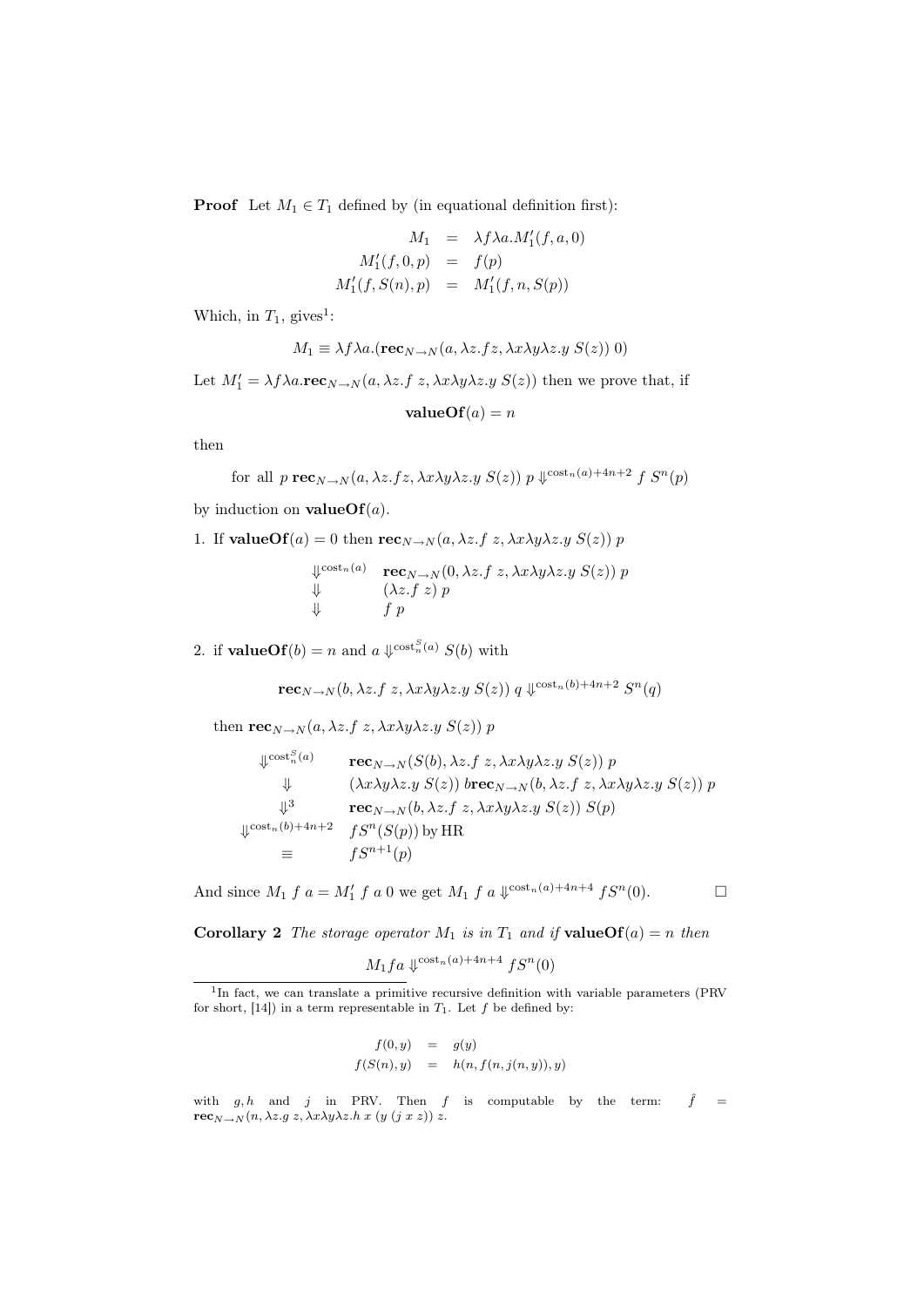Remark 1 It is an open problem to find a better storage operator in this framework.

Example 1 Let us recall the twice term, then we have:

$$
\lambda x. \text{twice}(\text{twice}(S^p(0)) \Rightarrow^{3p+2} \lambda x. \text{twice}(S^{2p}(0))
$$
  

$$
\Rightarrow^{6p+2+1} S^{4p}(0)(\text{which gives } 9p+5 \text{ steps})
$$

and

$$
M_1 \lambda x. \text{twice}(\text{twice}(S^p(0))) \Downarrow^{3p+2+8p+4} \lambda x. \text{twice } S^{2p}(0)
$$

$$
\Downarrow^{6p+2+1} S^{4p}(0) (17p+9 \text{ steps})
$$

Notice that

 $\lambda x.$  twice(twice( $S^{p}(0)$ )  $\downarrow^{12p+6} S^{4p}(0)$ 

As we can note, our storage operator doesn't allow us to simulate call-byvalue without loss of complexity in the call-by-name framework. That is a challenge to find a map  $\phi$  from term to term such that

$$
\mathbf{cost}_{\mathbf{n}}(\phi(t)) \in O(\mathbf{cost}_{\mathbf{v}}(t))
$$

Despite this, we show a translation from term to term that allows us to simulate the call-by-value reduction in the call-by-name one in  $T_0$  using this storage operator (Primitive recursion framework).

# 5 Application : Simulating cbv Primitive Recursion

We say that a term  $t'$  simulates another term  $t$  if sufficiently enough the reduces of  $t$  "match" reduces of  $t'$ . More formally

**Definition 3** Let  $\rightarrow_a$  and  $\rightarrow_b$  be two distincts reductions (strategies), let t and  $t'$  be two closed terms and  $\phi$  a mapping from term to term. We say that  $t'$ **simulates** t if there exists  $t_1, \ldots, t_n$  such that  $t = t_1 \rightarrow_a^* t_2 \rightarrow_a^* \ldots \rightarrow_a^* t_n =$ **valueOf**(*t*) then there exists  $u_1, \ldots, u_n$  such that if  $t' = u_1 \rightarrow_b^* u_2 \rightarrow_b^* \ldots \rightarrow_b^* u_n$  $u_n =$ **valueOf**(t) and  $u_i = \phi(t_i)$  (we say then that  $u_i \phi$ -matches  $t_i$ ).

Remark 2 Two terms that are extensionally equals simulate one each other. More is the size of the set of matches terms more the simulation is fine. (See [16] for a step-lock simulation of call-by-value Loop programming and call-by-value  $T$ ).

From now on, we try to translate a term  $t$  in  $T_0$  into another term  $t'$  (in  $T_0$ or  $T_1$ ) such that  $t'$  evaluated by name has the similar behaviour than term  $t$ evaluated by value. We define the  $*$  translation from  $\beta$ -normal form term (of type  $N$ ) to term by induction:

$$
x_i^* = x_i
$$
  
\n
$$
0^* = 0
$$
  
\n
$$
S(t)^* = S(t^*)
$$
  
\n
$$
\mathbf{rec}_{\mathbf{N}}(n, b, \lambda y \lambda z.s)^* = M_0(\lambda n.M_0(\lambda b.\mathbf{rec}_{\mathbf{N}}(n, b, \lambda y.M_0(\lambda z.s^*)))b^*)n^*
$$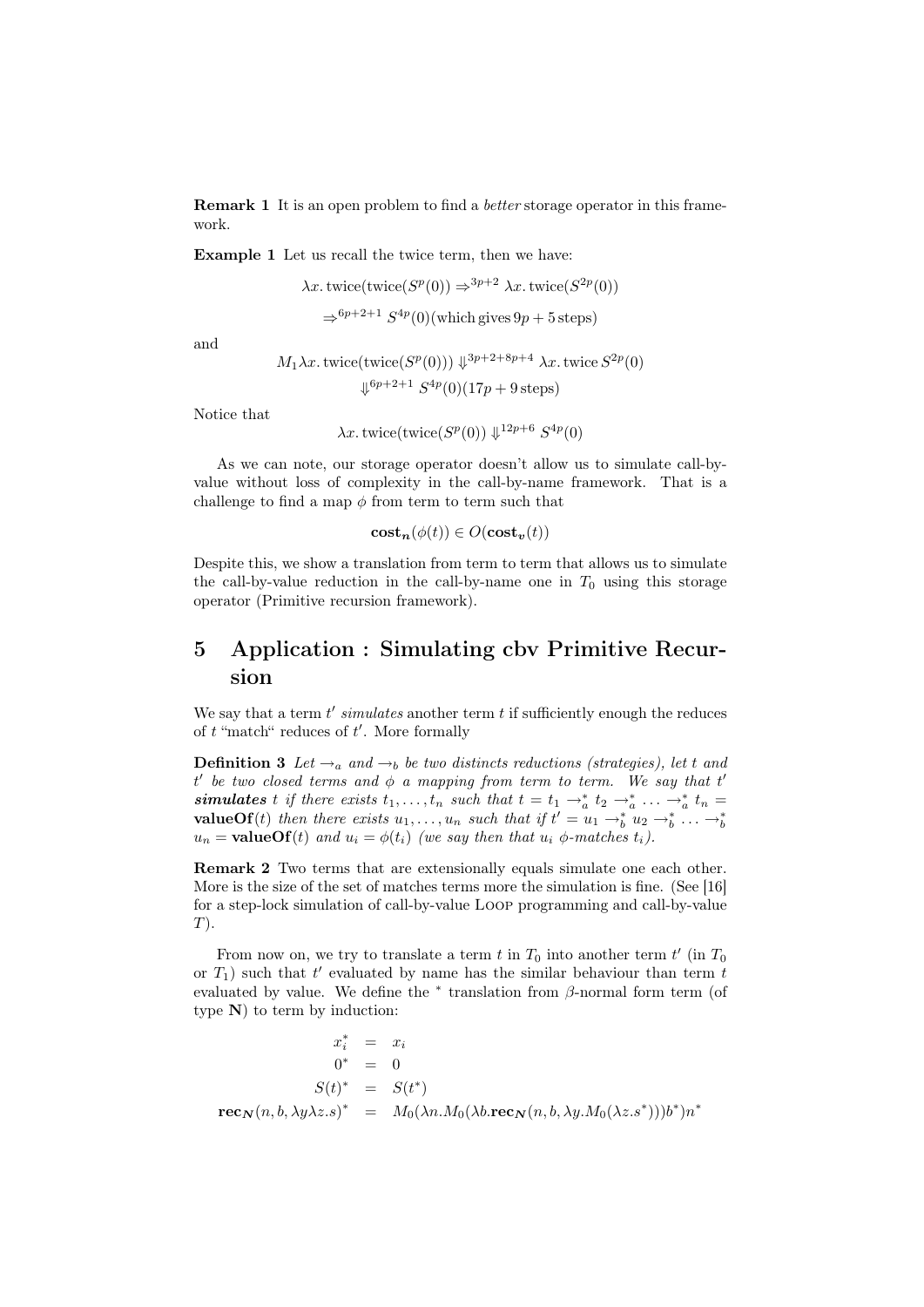**Theorem 4** If  $t : N$  is a closed  $\beta$ -normal term in  $T_0$  then  $t^*$  is in  $T_0$  and  $t^*$ by-name simulates t by-value.

**Proof** by induction on t:

 $t = x_i$  it's OK by definition of  $*$ .

 $t = S(t')$  idem.

 $t = \operatorname{rec}_N(n, b, \lambda y \lambda z.s)$  Recall that  $\bar{n} = \text{valueOf}(n)$ ,

$$
\begin{array}{rcl}\n\mathbf{rec}_{\mathbf{N}}(n,b,\lambda y\lambda z.s) & \Rightarrow^* & \mathbf{rec}_{\mathbf{N}}(\bar{n},\bar{b},\lambda y\lambda z.s) \\
& \Rightarrow & \lambda y\lambda z.s(\overline{n-1})\mathbf{rec}_{\mathbf{N}}(\overline{n-1},\bar{b},\lambda y\lambda z.s) \\
& \Rightarrow^* & \lambda y\lambda z.s(\overline{n-1})\bar{m} \\
& \Rightarrow^2 & s[y \leftarrow \overline{n-1},z \leftarrow \bar{m}]\n\end{array}
$$

and

 $t^* = M_0(\lambda n.M_0(\lambda b.\textbf{rec}_N(n, b, \lambda y.M_0(\lambda z.s^*)))b^*)n^*$  $\Downarrow^*$   $M_0(\lambda b \cdot \mathbf{rec}_N(\bar{n}, b, \lambda y. M(\lambda z.s^*)))b^*$  by HR  $\Downarrow^*$   $\textbf{rec}_{\textbf{N}}(\bar{n},\bar{b},\lambda y.M_0(\lambda z.s^*))$  $\Downarrow^*$   $M_0(\lambda z.s^*[y \leftarrow \overline{n-1}])\mathbf{rec}_{\mathbf{N}}(\overline{n-1}, \overline{b}, \lambda y.M_0(\lambda z.s^*))$  $\Downarrow^* \quad \lambda z . s^* \left[ y \leftarrow \overline{n-1} \right] \overline{m}$  $\Downarrow^*$   $s^*[y \leftarrow \overline{n-1}, z \leftarrow \overline{m}]$ 

We can establish a complexity result, that indicates the problem with the  $*$ mapping.

 $\Box$ 

**Definition 4** We define the mapping  $\degree$  from term to term by induction on t.

$$
0^{\circ} = 0
$$
  
\n
$$
x_i^{\circ} = x_i
$$
  
\n
$$
S(t)^{\circ} = S(t^{\circ})
$$
  
\n
$$
\mathbf{rec}_{\mathbf{N}}(n, b, \lambda y \lambda z.s)^{\circ} = \mathbf{rec}_{\mathbf{N}}(n^{\circ}, b^{\circ}, \lambda y.\lambda z.R.s^{\circ}))
$$

The term R has the effect to reconstruct a natural:  $\mathbf{rec}_{\mathbf{N}}(n, 0, \lambda y \lambda z.S(z)).$ If *n* is in normal form then  $\textbf{cost}_v(R n) \in O(n)$ . Then we have:

**Theorem 5** Let  $t : N$  a closed  $\beta$ -normal term in  $T_0$ , then  $t^*$  by-name simulates  $t^{\circ}$  by-value and  $\textbf{cost}_n(t^*) \in O(\textbf{cost}_v(t^{\circ})).$ 

### 6 Conclusion and future works

We construct a storage operator in the framework of primitive recursion (represented by level 0 terms of Gödel system T) and we show that call-by-value strategy may be simulated by call-by-name strategy using this storage operator. Unfortunatly, we failed to construct a simulation that preserve complexity.

It is yet an open problem to establish if call-by-name strategy is a better strategy or not in the framework of primitive recursion or if the two stategies are incompatible.